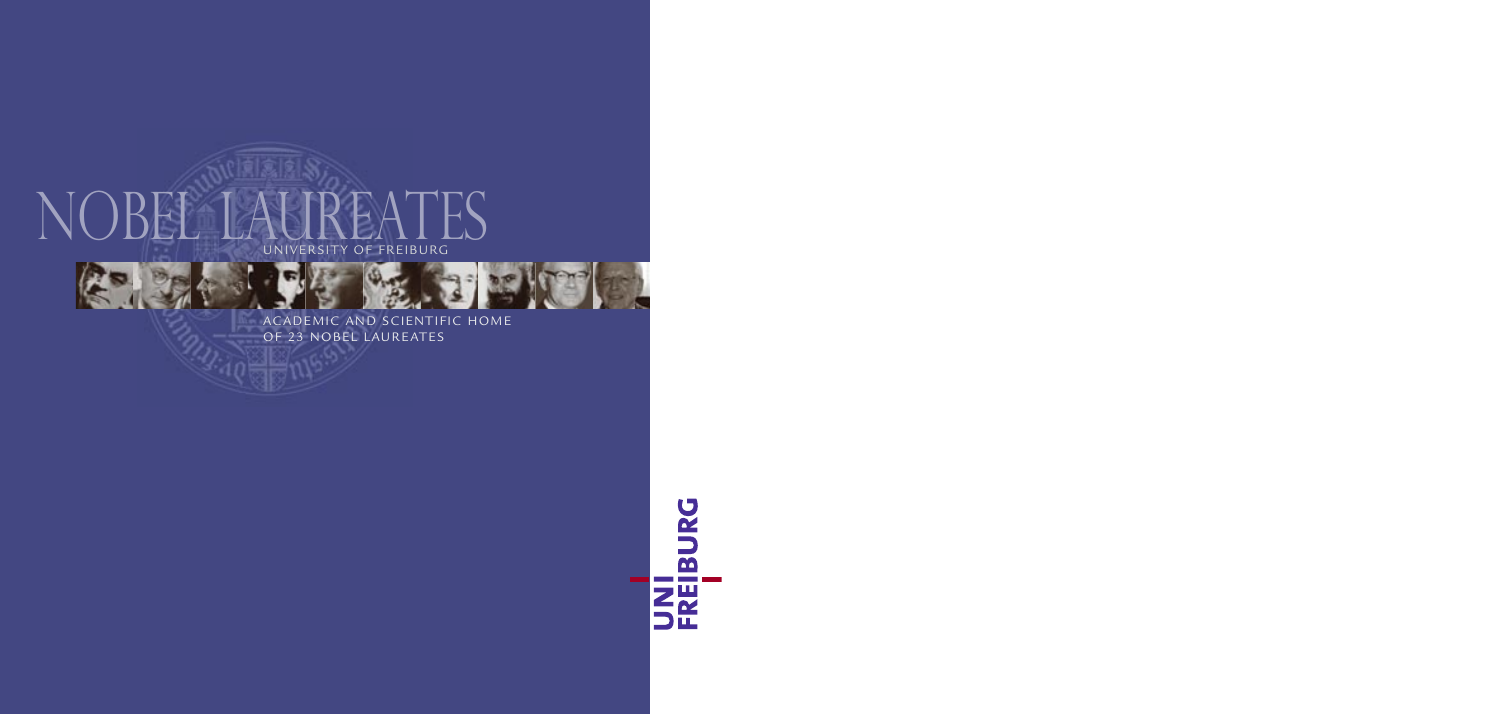The Albert-Ludwig University in Freiburg has been the place of study or work of 23 scientists who received the most prestigious award available to men and women in their fields: **the Nobel Prize.**

The Nobel Prize is only awarded in a handful of selected disciplines. This brochure can thus only focus on a few of the outstanding researchers who have called the University of Freiburg their scientific home. The numerous University of Freiburg researchers who have been honored with other important national and international accolades are recognized in the publications of the university and the individual faculties as well as at the "Uniseum Freiburg."

Even to this day, the names of former professors such as Edmund Husserl, Martin Heidegger, Walter Eucken, Hugo Friedrich, and Bertha Ottenstein contribute – as do those of the Nobel laureates – to the reputation of the University of Freiburg.

> **2**  $\sqrt{3}$ NOBEL LAUREATES OF THE

Page 4 **Heinrich Otto Wieland**, 1927 NOBEL PRIZE IN CHEMISTRY **Adolf Otto Reinhold Windaus**, 1928 NOBEL PRIZE IN CHEMISTRY Page 6 Page 8 **Hans Spemann**, 1935 NOBEL PRIZE IN PHYSIOLOGY OR MEDICINE Page 10 **Georg von Hevesy**, 1943 NOBEL PRIZE IN CHEMISTRY Page 12 **Hermann Staudinger**, 1953 NOBEL IN CHEMISTRY Page 14 **Hans Adolf Krebs**, 1953 NOBEL PRIZE IN PHYSIOLOGY OR MEDICINE **Friedrich August von Hayek**, 1974 NOBEL MEMORIAL PRIZE IN ECONOMIC SCIENCES Page 16 Page 18 **Georg Wittig**, 1979 NOBEL PRIZE IN CHEMISTRY **Georges Köhler**, 1984 NOBEL PRIZE IN PHYSIOLOGY OR MEDICINE Page 20 **Harald zur Hausen**, 2008 NOBEL PRIZE IN PHYSIOLOGY OR MEDICINE Page 22

> The ten Freiburg Nobel laureates presented here in greater detail taught and researched in the fields of medicine and physiology, chemistry, and economic sciences. As professors, they had a particularly close bond with the University of Freiburg, a haven of knowledge which continues to promote and inspire innovative research and instruction today. Following the detailed accounts, we present brief portraits of a further 13 Nobel prize winners who studied or launched their scientific careers at the University of Freiburg.

Page 24 **Henrik Dam**, 1943 NOBEL PRIZE IN PHYSIOLOGY OR MEDICINE **Philip S. Hench**, 1950 NOBEL PRIZE IN PHYSIOLOGY OR MEDICINE **Dudley R. Herschbach**, 1986 NOBEL PRIZE IN CHEMISTRY **Mario Molina**, 1995 NOBEL PRIZE IN CHEMISTRY **Christiane Nüsslein-Volhard**, 1995 NOBEL PRIZE IN PHYSIOLOGY OR MEDICINE

### **UNIVERSITY OF FREIBURG – Academic and Scientific Home of 23 Nobel Laureates**

### ALBERT-LUDWIG UNIVERSITY OF FREIBURG

Page 26 **Paul Ehrlich**, 1908 NOBEL PRIZE IN PHYSIOLOGY OR MEDICINE **Otto Fritz Meyerhof**, 1922 NOBEL PRIZE IN PHYSIOLOGY OR MEDICINE **Otto Heinrich Warburg**, 1931 NOBEL PRIZE IN PHYSIOLOGY OR MEDICINE **Otto Stern**, 1943 NOBEL PRIZE IN PHYSICS **Johannes Hans Daniel Jensen**, 1963 NOBEL PRIZE IN PHYSICS **Bert Sakmann**, 1991 NOBEL PRIZE IN PHYSIOLOGY OR MEDICINE **Günter Blobel**, 1999 NOBEL PRIZE IN PHYSIOLOGY OR MEDICINE **Joachim Frank,** 2017 NOBEL PRIZE IN CHEMISTRY

**The following recipients of the Nobel Prize have researched, taught, or studied at the University of Freiburg:**

### **University of Freiburg Professors**

### **University of Freiburg Research Assistants/Postgraduates**

### **University of Freiburg Students**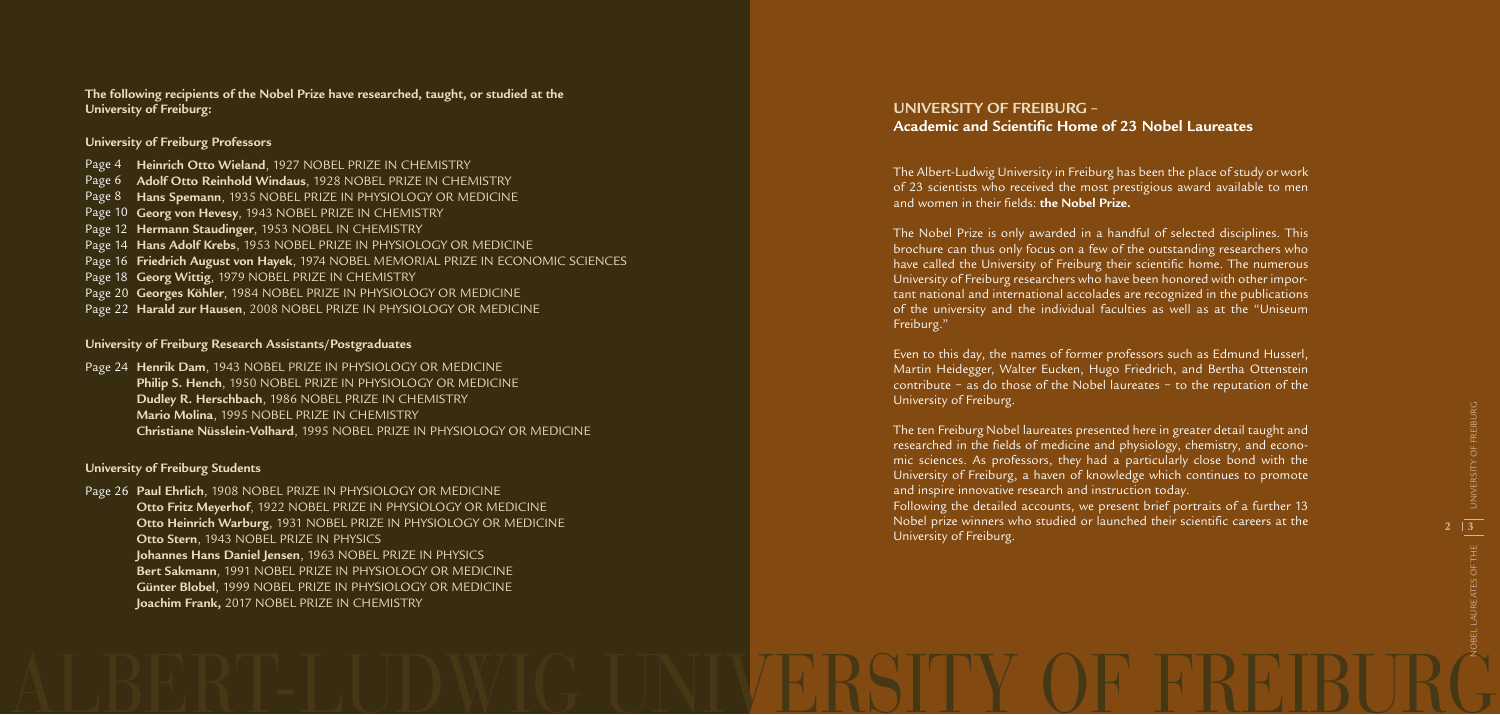Heinrich Otto Wieland was born in Pforzheim and studied chemistry in Munich, Berlin, and Stuttgart. In 1901 he received his doctorate at Adolf von Baeyer's renowned Bavarian State Laboratory, where he remained for several years as a young scientist. In 1917 he received a full professorship at the Technical College in Munich, and in 1921 he was offered a chair in Freiburg. During his four years in Freiburg, which he referred to as "some of the most pleasant in my scientific career", he laid the foundation for his Nobel Prize win ning clarification of the constitution of the bile acids, members of the most important natural product class of steroids, which includes cholesterol and Vitamin D (A. Windaus), the sex hormones (A. Butenandt), and the com pounds which form the basis of synthetic contraceptives.

In 1925, Wieland was offered the prestigious Liebig-Baeyer chair in Munich as the successor of Richard Willstätter, where he remained for 27 years. His astoundingly diverse scientific work, documented in approximately 400 publi cations, focused on the natural product classes of the alkaloids, the discovery of the biologically important pterins and the first free nitrogen radicals, and last but not least on biological oxidation. His work on this last subject earned him the status as one of the fathers of biochemistry. He was one of the most



Wieland was a strict and principled opponent of National Socialism. He employed Jews and supporters of the White Rose resistance movement in his laboratory as doctoral candidates and even defended them in court.

### **CHEMISCHES LABORATORIUM** DER UNIVERSITÄT



**HEINRICH OTTO WIELAND 1927 Nobel Prize in Chemistry, 1877–1957**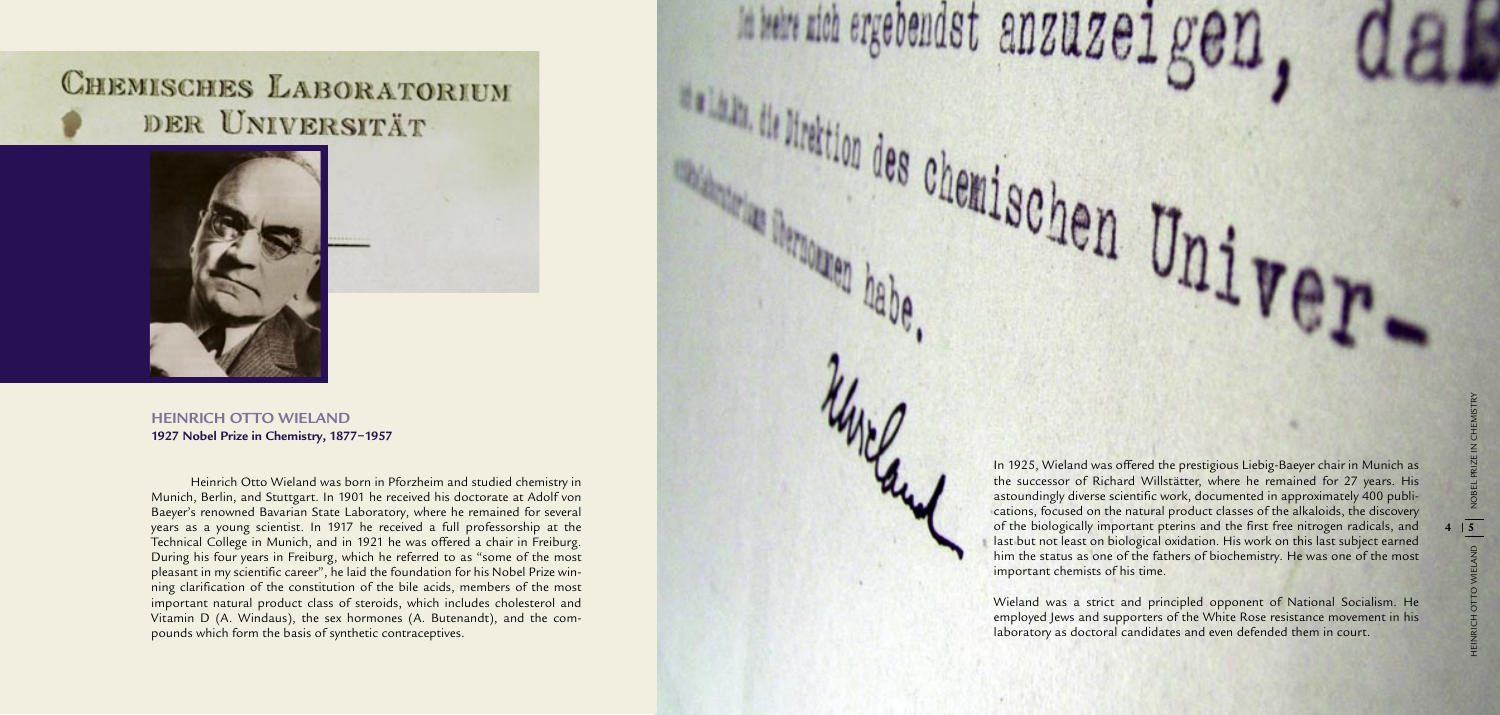## AW**ADOLF OTTO REINHOLD WINDAUS OR**

Adolf Windaus was born and raised in Berlin, where he also began his studies of medicine and chemistry, attending, among others, the lectures of 1902 Nobel laureate Emil Fischer. He then came to Freiburg to complete his doctorate (1899) under Heinrich Kiliani.

### **ADOLF OTTO REINHOLD WINDAUS 1928 Nobel Prize in Chemistry, 1876–1959**

and whose structure and biological function had remained a mystery despi te numerous earlier attempts to explain them. Although he received his lectu ring qualification in 1903, Windaus did not succeed in explaining the structure of cholesterol until 1932, with the sup port of his good colleague Heinrich Otto Wieland.

From the beginning, Windaus was con vinced that there is a connection bet ween the concentration of cholesterol in the blood and atherosclerosis. In his later work, he participated in the disco very of the hormone histamine, descri bed the structure of the plant cell com ponent ergosterol, and explained the structure and function of Vitamin D, also a steroid, in several brilliant stu dies. In cooperation with an industrial partner, he clarified the structure of Vitamin B1.

After his years as lecturer in Freiburg, Windaus spent several years in Innsbruck (1913–1915) before receiving the prestigious Otto Wallach chair in Göttingen. In 1928 he was awarded the Nobel Prize in Chemistry for his research on the structure of steroids and their con nection to vitamins.

Windaus was critical of National Socialism and expressed his opinions on the topic quite openly. His illustrious career ended in 1944 with his retirement.

His dissertation, the cardiac poisons in digitalis plants, which turned out much later to have the structure of steroids. To earn his professorial lecturing quali fication, Windaus began studying the structure of cholesterol, molecules found in large amounts in animal cells,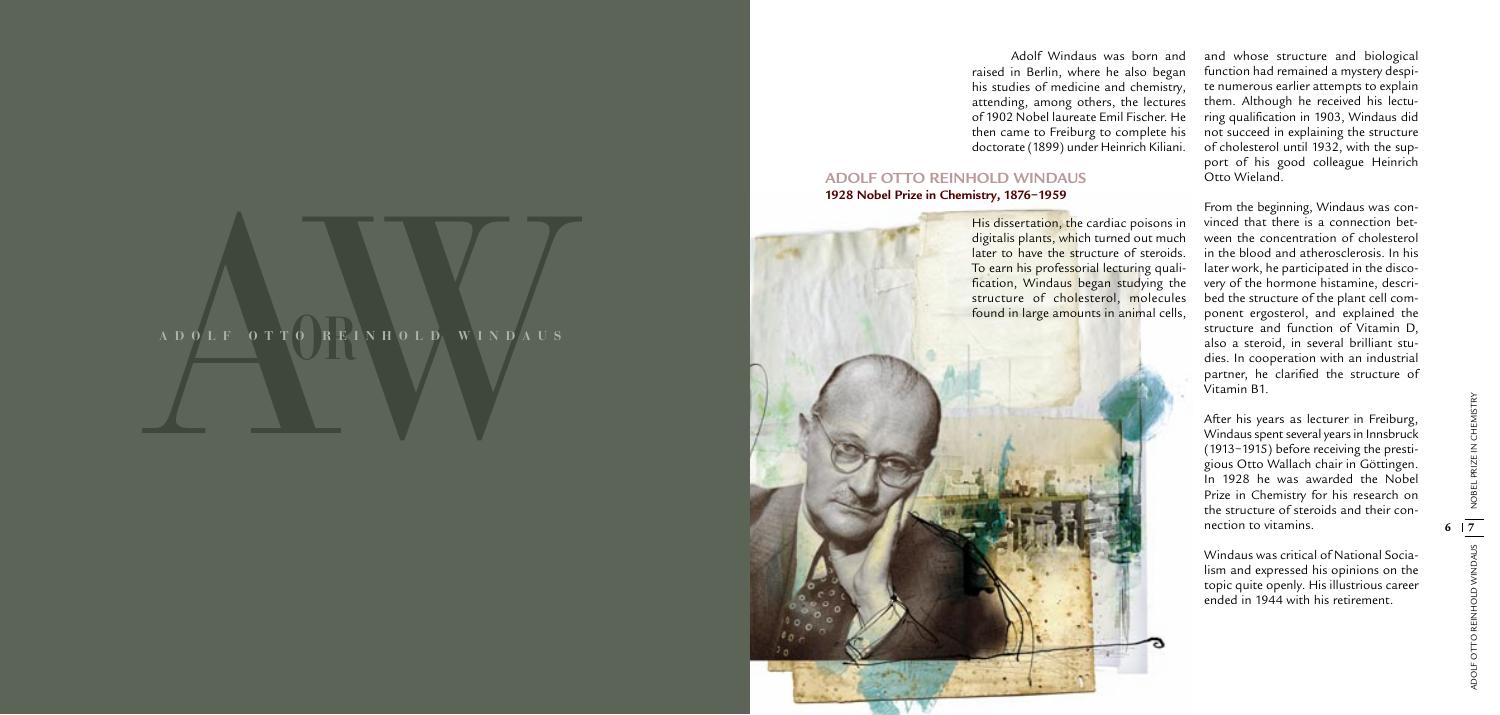**HANS SPEMANN 1935 Nobel Prize in Physiology or Medicine, 1869–1941**

> procedures to study the mechanisms of embryonic development in newts (salamanders). His experiments soon yielded the famous "hair loop twins" (1901), two complete - yet smaller larvae developing in a single egg constricted by a loop of baby hair. This achievement earned Spemann widespread recognition.

Hans Spemann, born on June  $\omega$ 27th 1869 in Stuttgart, initially followed in the footsteps of his father, the founder of Das Neue Universum, a wellreceived annual series of books for adolescents. In 1891 he began studying medicine in Heidelberg. After his first medical examination he shifted to natural sciences and continued his studies in Munich, where cell biologist Theodor Boveri, a friend of Wilhelm Conrad Röntgen, became his doctoral adviser and mentor. Upon completing his dissertation on developmental stages of parasitic worms, Spemann chose to focus on the embryonic development of amphibians as his principal area of research. He began by describing the anatomy of various developmental stages of frogs and then developed new microsurgical

In the following years, Spemann accepted professorships in Rostock (1908), Berlin (1914), and Freiburg (1919). In 1921, numerous transplantation experiments performed together with his doctoral student Hilde Mangold (née Pröschold) demonstrated that a small piece of tissue from a certain area of the egg cell, when implanted in the belly region, can "organize" there the formation of a secondary embryonic body!

The discovery of this "organizer effect" earned Spemann the Nobel Prize in 1935. Hilde Mangold, with whom he most likely would have shared the prize, had tragically died in an accident years before.

ram.

In later years, Spemann together with Otto Mangold (Hilde´s husband) successfully extended this transplantation technique to other regions of the embryo, thereby sparking an international wave of new research in embryonic development. In the decades following his death (1941) Spemann´s fame faded somewhat, partly due to the biochemical orientation of those years. Yet since the mid-1970s, the rise of molecular biology has led to an unprecedented renaissance in the reception of his work.

NOBELPRIS BELONA DEN VIKTIGASTE UPPTACKT VARMED DE FYSIOLOGISKA OCH MEDICINSKA VETENSKAPERNA UNDER SENASTE TIDEN RIKTATS, HAR DENNA DAG BESLUTIT ATT TILLERKANNA DET AR 1935 UTGAENDE PRISET ÅT

FÖR HANS UPPTÄCKT AV ORGANISATOR EFFEKTEN UNDER DEN EMBRYONALA UTVECKLINGEN. STOCKHOLM DEN 24 OKTOBER 1935.

Emmer Holmpen

J. Holmgren Gostatorsfell Mesabaus

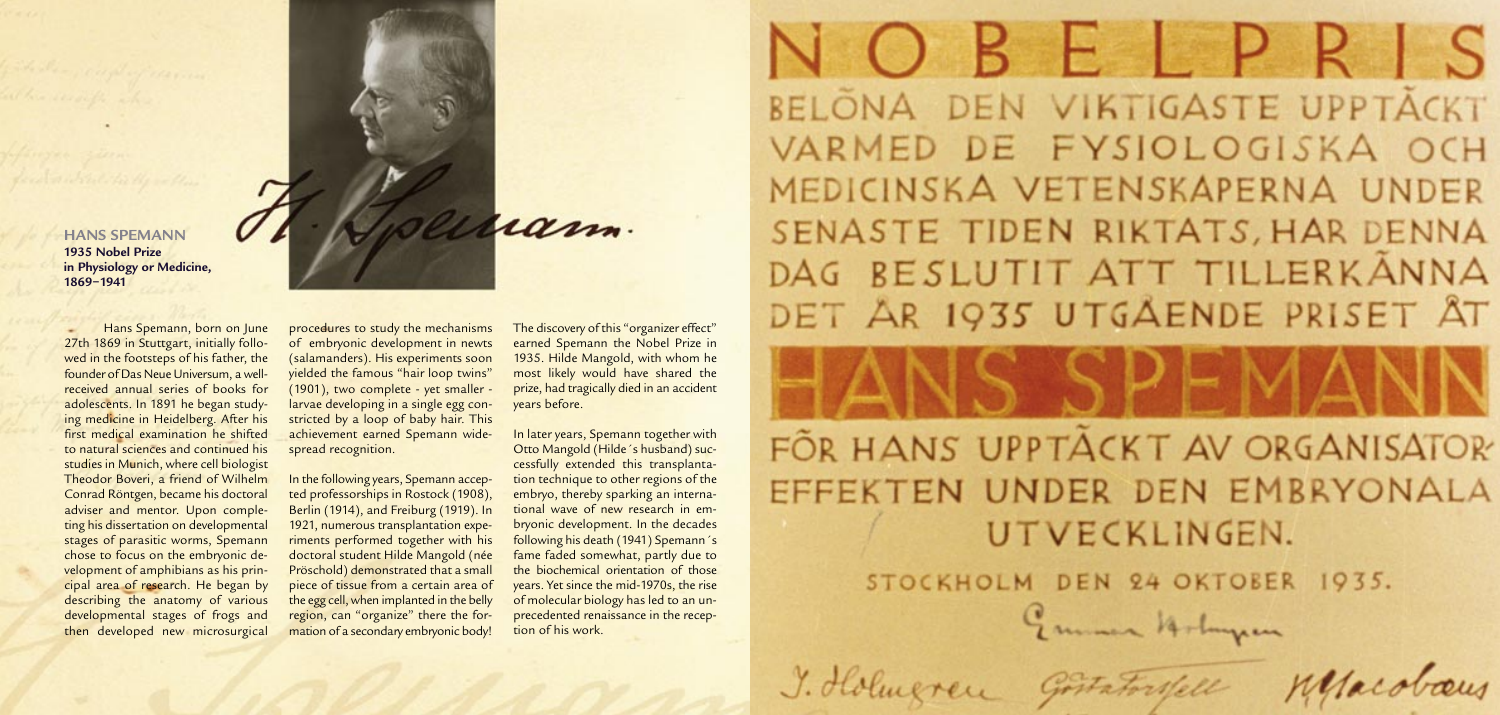Georg von Hevesy, born in 1885 in Budapest, studied in Budapest, Berlin, and Freiburg, where he received his doctorate in 1908 with a disser tation on a topic in physical chemistry. He then worked in Karlsruhe under Haber and in Manchester under Rutherford, where he was introduced to the newest methods and concepts in nuclear physics and nuclear chemistry. In Vienna, he conducted experiments with Paneth which used radioactive methods to determine the solubility of sparingly soluble salts. After World War I, he worked at Niels Bohr's institute in Copenhagen, where he and Dirk Costner discovered the element hafnium using x-ray fluorescence.

Von Hevesy received numerous scientific awards and honorary degrees, including an honorary doctorate from the University of Freiburg. He con ducted pioneering work in the field of x-ray fluorescence and laid the foun dations for the use of radioactive isotopes as indicators in biology and medi cine. He is regarded as the father of nuclear medicine. He received the Nobel Prize in Chemistry in 1943 for his development of isotope tracing. Von Hevesy saw himself as a Freiburger: He studied here, was a professor here, and two of his children were born here. One of his daughters lives in Freiburg. He died in Freiburg on July  $5<sup>th</sup>$  1966.

From 1926 to 1934, Hevesy was professor for physical chemistry at the University of Freiburg. In these years, he continued his work on x-ray fluores cence, for example to determine the age of minerals, and began studies on the implementation of radioactive indicators in biochemistry and physiolo gy. Being of Jewish descent, he left Germany in 1934 due to the political developments following the Nazis' seizure of power. Hevesy remained active until 1961, first in Copenhagen and later in Stockholm. In this later phase of his career, he began focusing more on bio chemical, physiological, and medical topics, which he studied with the help of radioactive isotopes.

### G VON HE<br>obel Prize in ( **GEORG VON HEVESY 1943 Nobel Prize in Chemistry, 1885–1966**

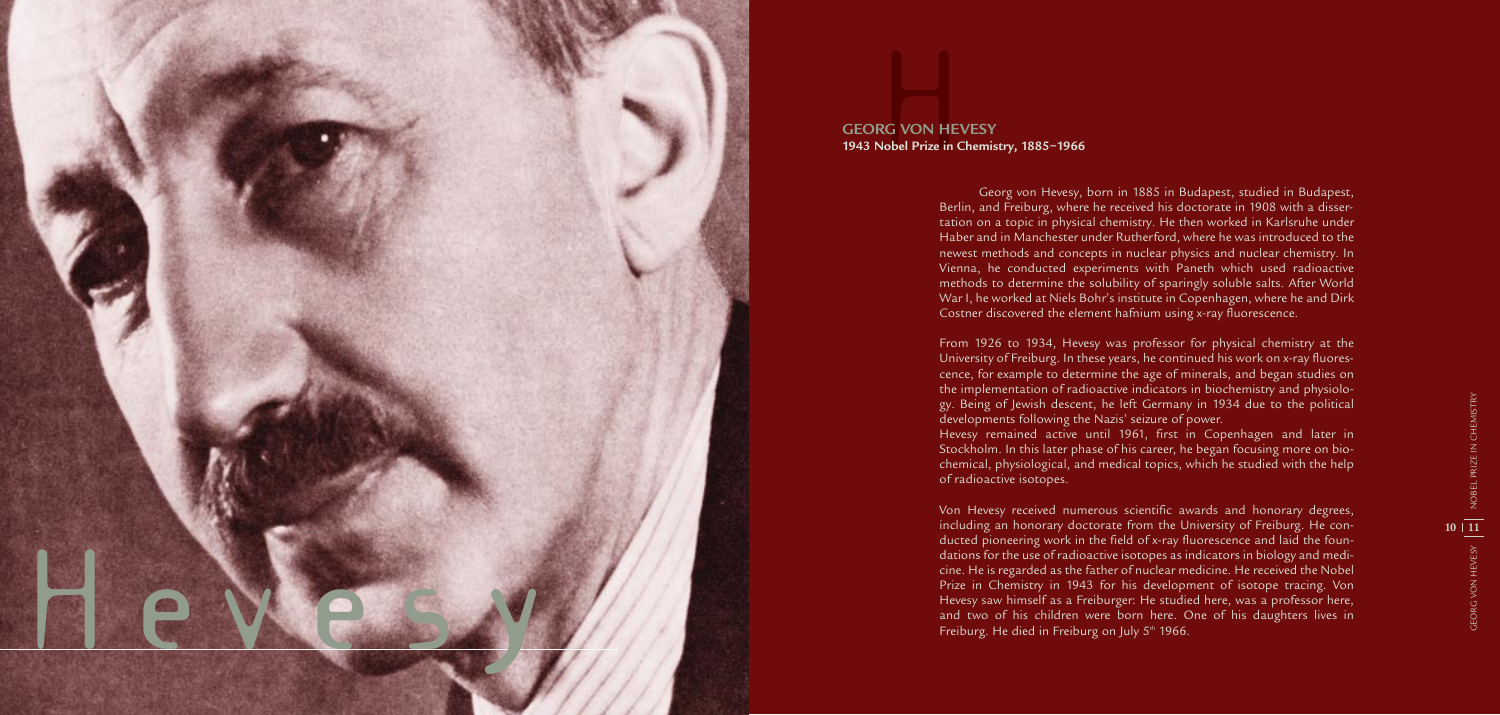**HERMANN STAUDINGER 1953 Nobel Prize in Chemistry, 1881–1965**

CH<sub>2</sub>OH



Hermann Staudinger, born in Worms in 1881, studied chemistry in Halle, Darmstadt, and Munich, and earned his doctorate from the University of Halle in 1903. After receiving his professorial lecturing qualification at the University of Strasbourg in 1907 he served for a few years as associate professor for organic chemistry at the Technical University of Karlsruhe before accepting a chair in che mistry at the Swiss Federal Institute of Technology in Zurich (1912–1926). In 1926 he received a professorship at the Albert-Ludwig University in Freiburg, where he remained for the rest of his career. He was director of the chemical laboratory until 1951 and head of the State Research Insitute for Macromolecular Chemistry until 1956 – the first research center in Europe to be devoted exclusively to the study of macromolecules in nature and technology as well as the new research field of polymer science. Staudinger himself had founded the institute in 1940.

Hermann Staudinger is the father of macromolecular chemistry. As early as 1920, he discovered that natural fibers, rubber, and plastics are composed of highmolecular compounds (macromolecules, polymers). His ideas concerning the polymer structures of fibers, plastics, and elastomers were revolutionary and instrumental in bringing about a change in the development of polymers: away from purely empirical optimization towards molecular material design. His work in Freiburg on synthetic and biological macromolecules formed the basis for countless modern innovations in materials research and the life sciences and paved the way for the rapid growth in the industrial production of plastics.

Staudinger received the Nobel Prize in Chemistry in 1953 for his pioneering work on macromolecules. On April 19th 1999 the American Chemical Society paid tribute to his laboratory in Freiburg as the birthplace of polymer sciences and named it an international historic landmark of chemistry.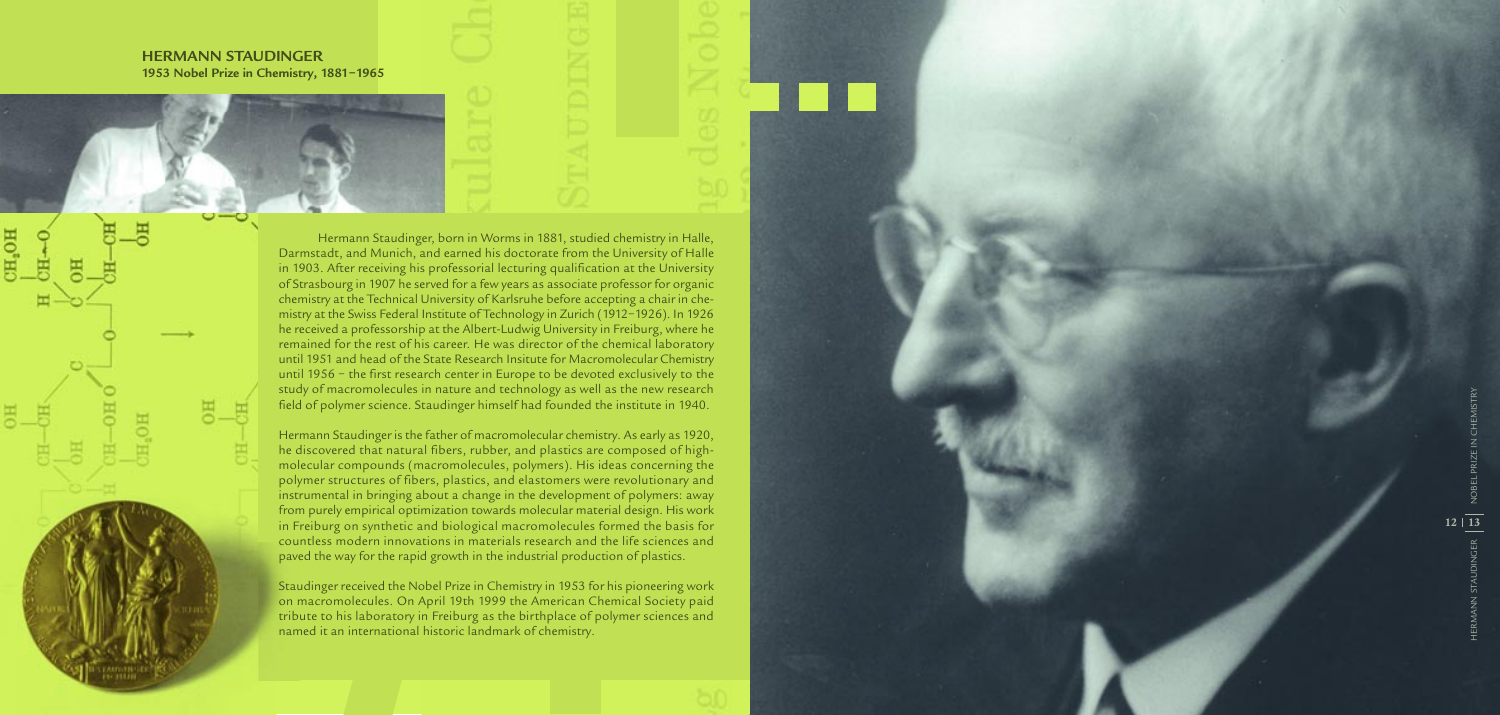Hans Adolf Krebs, the son of a Jewish ear, nose, and throat doctor in Hildesheim, studied medicine in Göttingen, Freiburg, Berlin, and Munich starting in 1918. He earned his doctorate in Hamburg in 1924 and worked from 1926 to 1930 as an assistant to Otto Warburg (a 1931 Nobel laureate) at the Kaiser Wilhelm Institute for Biology in Berlin.

In 1930 Krebs returned to clinical work, first in Hamburg-Altona and starting in 1931 at the Freiburg University Medical Center as an assistant to Siegfried Thannhauser. In 1932 Krebs received his professorial lecturing qualification.

CTOCKHOLM KA 22140 In 1933 Krebs was dismissed on account of his Jewish descent and went to the University of Cambridge in England on a Rockefeller Fellowship. He spent the further stages of his career at the Universities of Sheffield and Oxford. In 1939 Krebs became a British citizen. In 1958 he was knighted by Queen Elizabeth II. Krebs was one of the few German-Jewish scholars who were able to continue their careers without interruption after their banishment from Nazi Germany. Together with Fritz Albert Lippmann, he received the Nobel Prize in Physiology or Medicine in 1953. Krebs's research dealt mainly with various aspects of cell metabolism. The citric acid cycle in cell metabolism is also called the Krebs cycle in his honor.

Krebs received honorary degrees from numerous universities, such as Chicago, Paris, Berlin, and Jerusalem. In 1955 he was named honorary doctor of the University of Freiburg Faculty of Medicine. The Medicine of the Contract of the Contract of the Contract of the Contract of the Contract of the Contract of the Contract of the Contract of the Contract of the Contract of the Contract of the Contract of the ONE HALF TO YOU FOR YOUR DISCOVERY OF THE CITRIC ACID CYCLE AND THE OTHER HALF TO PROFESSOE FRITZ ALBERT LIPMANN FOR HIS DISCOVERY OF COENZYME A ID ITS IMPORTANCE FOR THE INTERMEDIARY METABOLISM =

STEN FRIBERG RECTOR + +

### **HANS ADOLF KREBS**

**1953 Nobel Prize in Physiology or Medicine, 1900–1981**

rges to pay

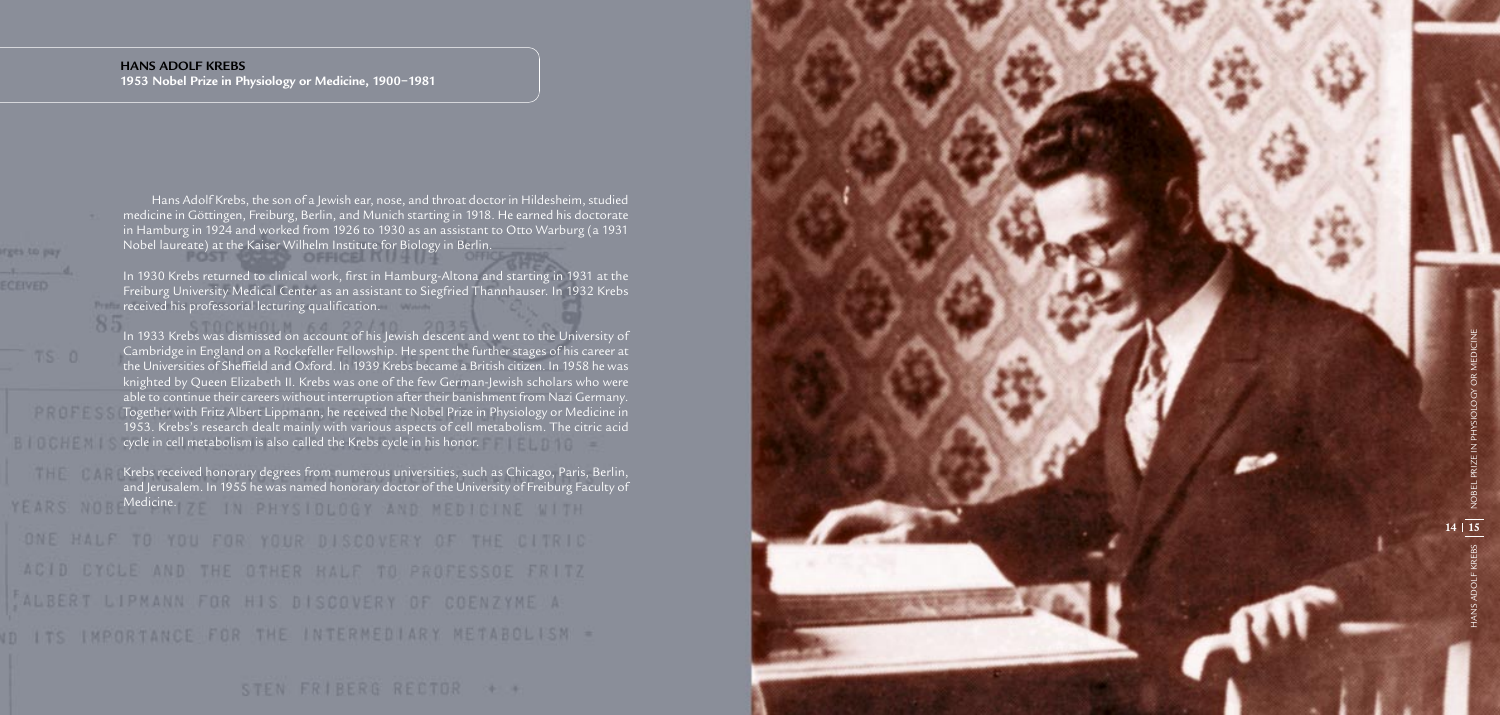Friedrich August von Hayek, born in Vienna in 1899, was professor of economics at the Albert-Ludwig University from 1962–1968.

Hayek began his studies at the University of Vienna in 1918, where he earned doctorates in law (1921) and economics (1923). From 1927 on, he served as director of the Austrian Institute for Trade Cycle Research, which he had founded together with Ludwig von Mises. Two years after earning his professorial lecturing qualification (1929) he was appointed as professor at the London School of Economics, where he was seen as the most prominent representative of the Austrian School and opponent of John Maynard Keynes during the 30s and 40s. In 1950 he became professor of social and moral sciences at the University of Chicago, and in 1962 he took a chair in economics at the University of Freiburg, where he also became a member of the board of directors of the Walter Eucken Institute. In 1967 he was given emeritus status, but he continued teaching until 1969.

In 1974, von Hayek received (jointly with Gunnar Myrdal) the Nobel Memorial Prize in Economic Sciences for his work on "the theory of money and economic fluctuations" and his "penetrating analysis of the interdependence of economic, social and institutional phenomena".

After serving, from 1969 to 1977, as an honorary professor at the University of Salzburg, he returned to Freiburg, where he was active until his death in 1992. In 1991 he was awarded the Presidential Medal of Freedom, the highest civilian award in the United States.

Hayek was among the most significant liberal thinkers of the 20th century and one of the most influential critics of socialism. He left behind a voluminous legacy of scientific writings which have been translated into numerous languages. His most well-known book is doubtlessly The Road to Serfdom. Although his ideas were long received with skepticism, their relevance has since been confirmed by the downfall of the socialist systems and the modern development of the globalized, liberalized, and deregulated world economy.





### **FRIEDRICH AUGUST VON HAYEK**

**1974 Nobel Memorial Prize in Economic Sciences, 1899-1992**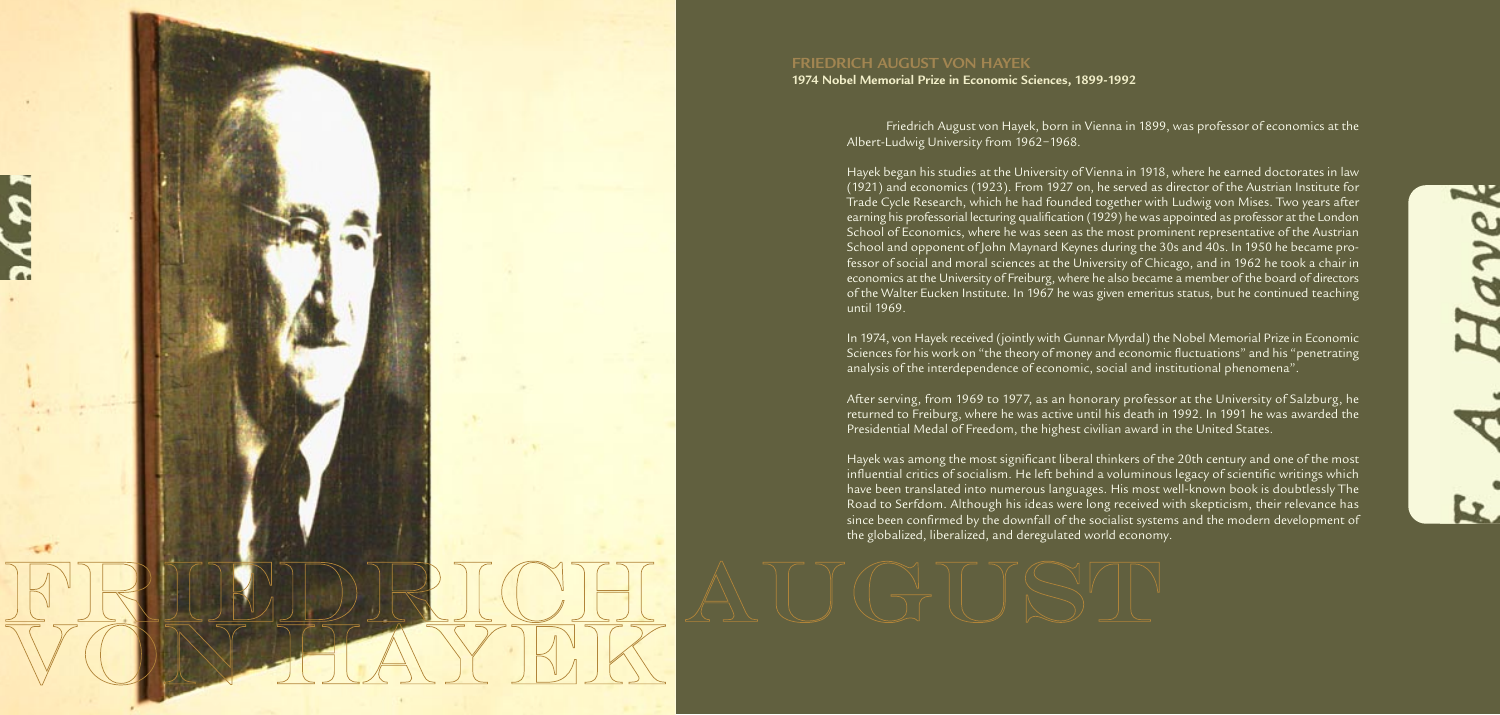# GEORGI KU the isomage the start of the production, the latter restricts, absorbed in 1983, has interested in 1983, has interested in 1983, has interested in 1983, has interested in the production of compounds with double knowledge i

**GEORG WITTIG 1979 Nobel Prize in Chemistry, 1897–1987**

> Georg Wittig was born in Berlin and grew up in Kassel. After completing secondary school, he studied chemistry at the universities of Tübingen and Marburg where he was awarded a Ph.D. under K. v. Auwers. In 1926 he qualified as a lecturer and was appointed in 1932. Following a stint at Braunschweig Technische Hochschule, Wittig in 1937 accepted a position as associate professor at Freiburg University. In 1944 he became full professor of chemistry and head of department in Tübingen and in 1956 accepted the same position in Heidelberg.

> Wittig`s wide range of interests in theoretical problems and new methods of synthetic chemistry already became apparent in the early years of his scientific career in Marburg and Freiburg. In these years he introduced new reagents and methods in the area of organometallic chemistry, which were to become the basis of his later accomplishments, which included the discovery of dehydrobenzene and two reactions which now bear his name: the Wittig ether rearrangement and the Wittig reaction. The latter reaction, discovered in 1953, has since gained great significance for the production of compounds with double bonds. Today it is used in the production of vitamin A and related compounds for all kinds of food for people and animals.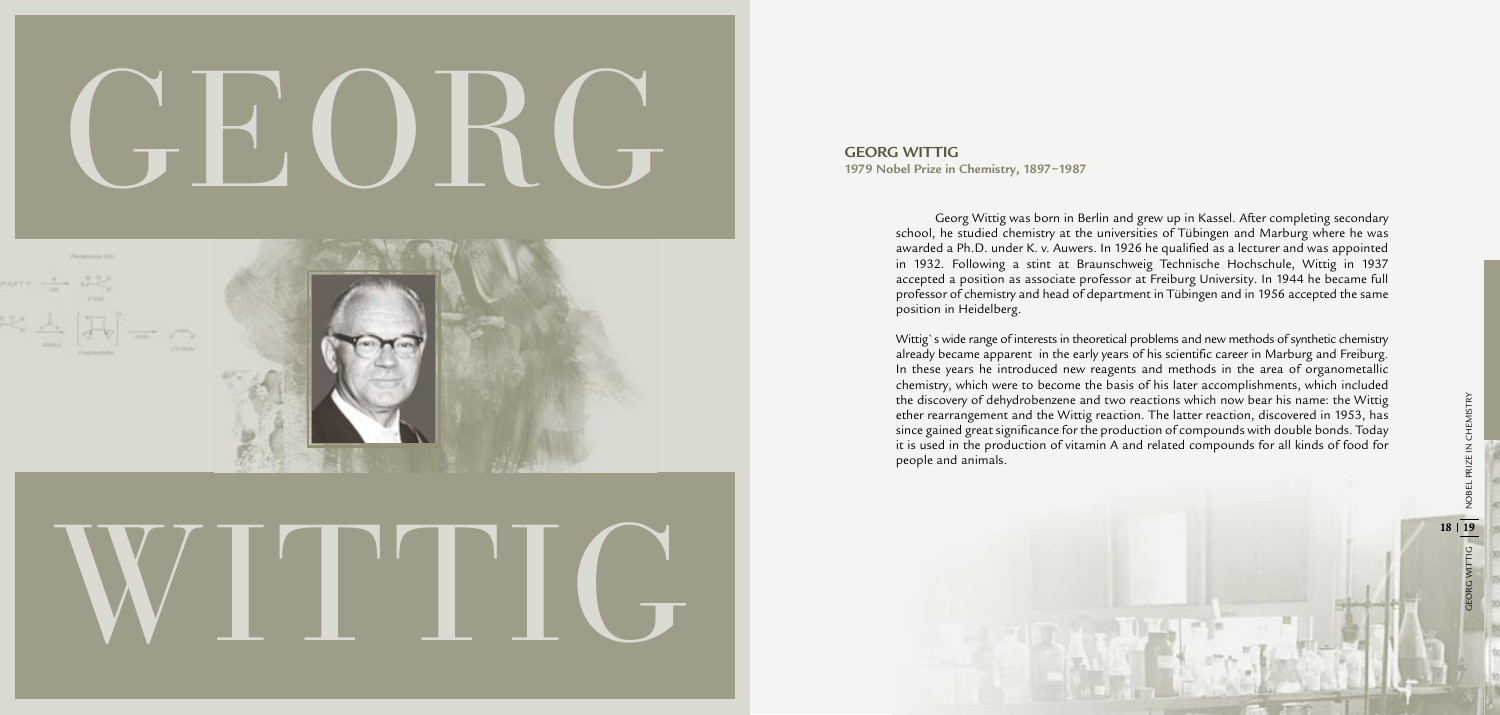

Georges J. (Jean) F. (Franz) Köhler, born in Munich, received the Nobel Prize at the young age of 38. He died when he was only 48 years old, at the apex of his scientific career.

Köhler studied biology in Freiburg from 1965 to 1971, earning a diplom degree. In 1974 he completed his doctorate of natural sciences, earning the title of Dr. rer. nat., with a dissertation on immunology. Until 1984 Köhler worked at the Basel Institute of Immunology, founded by Niels Kaj Jerne. Together with Jerne and César Milstein - the three received the Nobel Prize jointly in 1984 – Köhler developed a procedure for producing monoclonal antibodies. Köhler (and Milstein) conducted the decisive experiment in Cambridge in 1975, fusing together white blood cells and tumor cells. The hybrid cells created in this way produced antibodies and divided into genetically identical daughter cells. In the publication presenting their findings in 1974, Köhler and Milstein refereed to the great potential for medical and industrial applications of their discovery. Today, monoclonal antibodies play a vital role in diagnostics and treatment.

GEORGES KÖHLER NOBEL PRIZE IN PHYSIOLOGY OR MEDICINE $20 | 21$ KÖHLER

From 1984 until his untimely death, Köhler served jointly as director of the Max Planck Institute of Immunology in Freiburg and as professor of the University of Freiburg. The German Society of Immunology has awarded a Georges Köhler Prize each year since 1998.

### **GEORGES KÖHLER 1984 Nobel Prize in Physiology or Medicine, 1946–1995**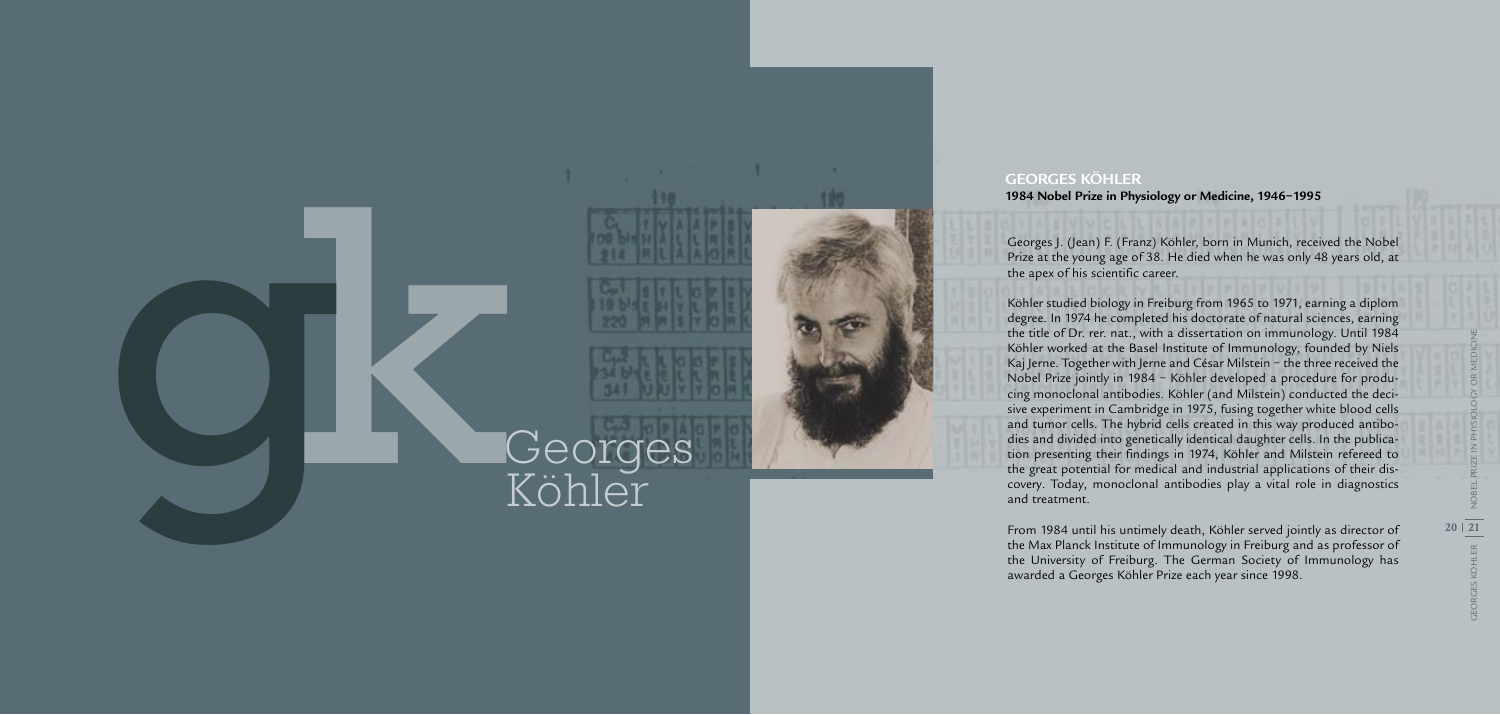### $R$ H A R A  $\overline{\mathsf{L}}$  $\mathbb{D}$ H A U S E N

Harald zur Hausen was born in Gelsenkirchen-Buer on March 11th 1936. After his Abitur in 1955 he studied medicine at the universities of Bonn, Hamburg and Düsseldorf. In 1960 zur Hausen received the degree of Dr. med. from the University of Düsseldorf. He worked for five more years in Düsseldorf and then joined the Virus Laboratories of the Children`s Hospital in Philadelphia. The virology department of the University of Würzburg was the next stop in zur Hausen`s academic career, where he finished his Habilitation in 1969. In 1972 zur Hausen became the chairman of the new department of clinical virology in Erlangen and from 1977 to 1983 he was chairman of the department of virology at the university of Freiburg. He joined and reorganized the German Cancer Center (DKFZ) in Heidelberg between 1983 and 2003. Today, Harald zur Hausen is Editor in Chief of International Journal of Cancer.

Zur Hausen represents an outstandingly successful pioneer in the field of tumor virology. In 1970 he demonstrated very convincingly the presence of Epstein-Barr virus (EBV) DNA in Burkitt lym phoma and nasopharynx carcinoma biopsies. This finding represents one of the early and central milestones in human tumor virology. As only a certain fraction of EBV-infected persons acquire EBV-related tumors, these data opened the way for the understanding of role of human tumor viruses in multistage oncogenesis and to the role of defense mechanisms at the cellular and systemic level.

During his time in Freiburg, zur Hausen studied the regulation of EBV in more detail and, in parallel put a lot of efforts into studies that aimed at the clarification of the role of human papillomaviru ses in tumor development. These studies showed a brilliant success in the isolation of the first cer vical cancer-linked human papilloma virus type (HPV-16) in 1983. Initial successful attempts to demonstrate papilloma virus DNA in human tumors had been published by zur Hausen's group as early as in 1974.

During his time at the DKFZ, zur Hausen and his group demonstrated that HPV- coded regulatory proteins E6 and E7 are indeed expressed in human tumors and that their expression is necessary for the maintenance of the transformed state, cellular proliferation and for the induction of genomic instability. Epidemiological studies ascertained the importance of papillomavirus infec tions and their prevention. Finally, zur Hausen's group succeded in the development of a vaccine for the prevention of HPV infection and HPV-associated tumors.

### **HARALD ZUR HAUSEN**

**2008 Nobel Prize in Physiology and Medicine, 193 6 -**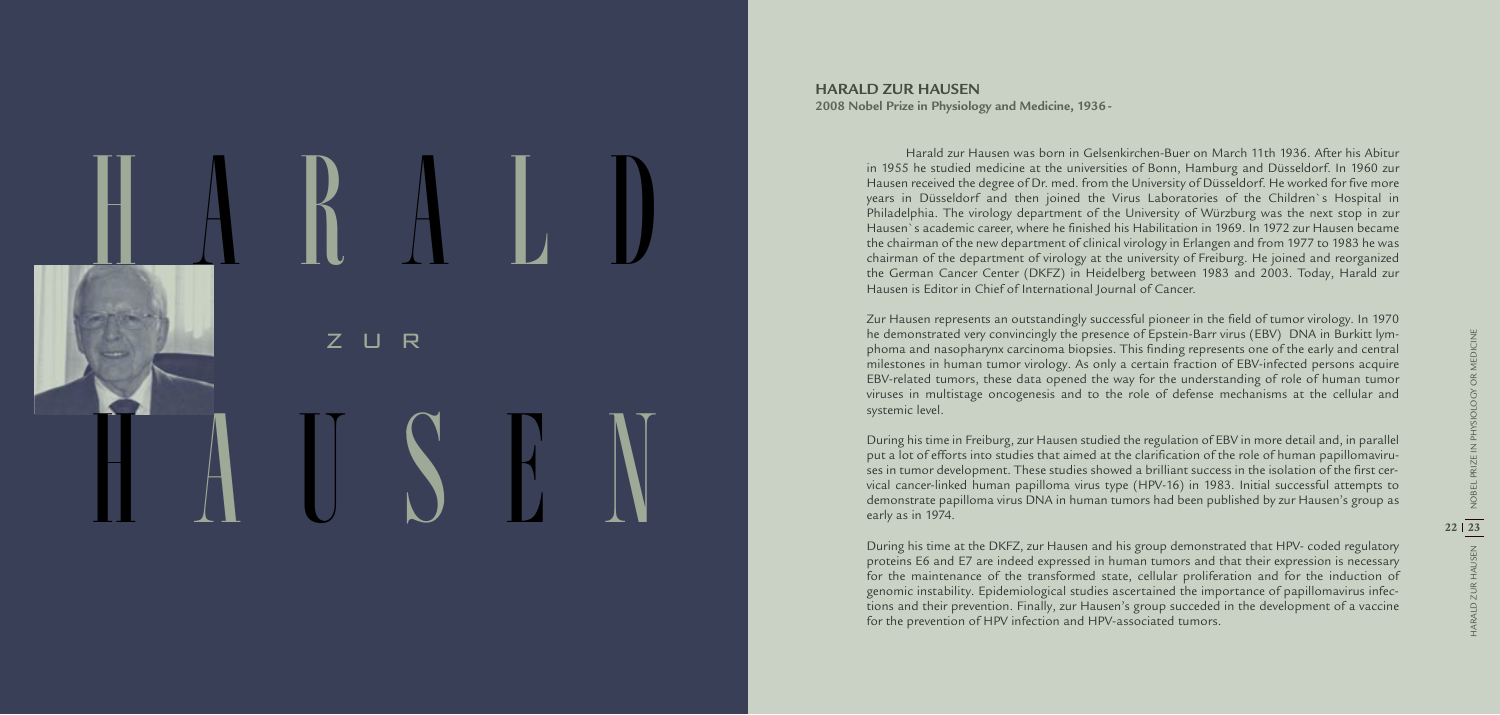### **HENRIK DAM,** 1943 NOBEL PRIZE IN PHYSIOLOGY OR MEDICINE

Carl Peter Henrik Dam (\* 21 February 1895 in Copenhagen, Denmark; † 18 April 1976 in Copenhagen) was a Danish physiologist and biochemist. He received the 1943 Nobel Prize in Medicine jointly with Edward Adelbert Doisy for the discovery of vitamin K. He conducted research on the metabolism of steroids under Rudolf Schönheimer at the University of Freiburg Institute of Pathological Anatomy in 1932 and 1933.



### **MARIO MOLINA,** 1995 NOBEL PRIZE IN CHEMSITRY

Mario José Molina (\* 19 March 1943 in Mexico City) is a Mexican chemist. He received the Nobel Prize in Chemistry in 1995 together with the chemist Frank Sherwood Rowland and the meteorologist Paul J. Crutzen for research on the destruction of the ozone layer. He completed postgraduate studies at the University of Freiburg in the years 1966 and 1967.

### **CHRISTIANE NÜSSLEIN-VOLHARD,** 1995 NOBEL PRIZE IN PHYSIOLOGY OR MEDICINE

Christiane Nüsslein-Volhard (\* 20 October 1942 in Heyrothsberge near Magdeburg) is a German biologist.

Philip Showalter Hench (\* 28 February 1896 in Pittsburgh, Pennsylvania; † 30 March 1965 in Ocho Rios, Jamaica) was an American physician. From 1928 to 1930, Hench conducted research on arthritic diseases at the University of Freiburg and the University of Munich. He received the Nobel Prize in Medicine in 1950 together with Edward Calvin Kendall and Tadeus Reichstein for discoveries concerning the hormones of the adrenal cortex, their structure, and their biological effects.



She received the 1995 Nobel Prize in Physiology or Medicine for her research on the genetic control of early embryonic development. In 1977 she conducted research at the laboratory of the insect embryologist Prof. Klaus Sander at the University of Freiburg on a fellowship from the German Research Foundation (DFG). In 1993 she received an honorary doctorate from the University of Freiburg.



**NOBEL LAUREATES OF THE** NOBEL LAUREATES OF THE

### **UNIVERSITY OF FREIBURG RESEARCH ASSISTANTS/POSTGRADUATES:**



### **PHILIP S. HENCH,** 1950 NOBEL PRIZE IN PHYSIOLOGY OR MEDICINE

### **DUDLEY R. HERSCHBACH,** 1986 NOBEL PRIZE IN CHEMISTRY

Dudley Robert Herschbach (\* 18 June 1932 in San Jose, California) is an American chemist.

Herschbach was awarded the 1986 Nobel Prize in Chemistry together with Yuan T. Lee and John C. Polanyi for his work in the area of the dynamics of chemical processes. Herscher R. HERSCHBACH, 1986 NOBEL PRIZE IN CHEMISTRY<br>Dudley Robert Herschbach (\* 18 June 1932 in San Jose, California) is an American<br>2008 - Dudley Robert Herschbach (\* 18 June 1932 in San Jose, California) is an American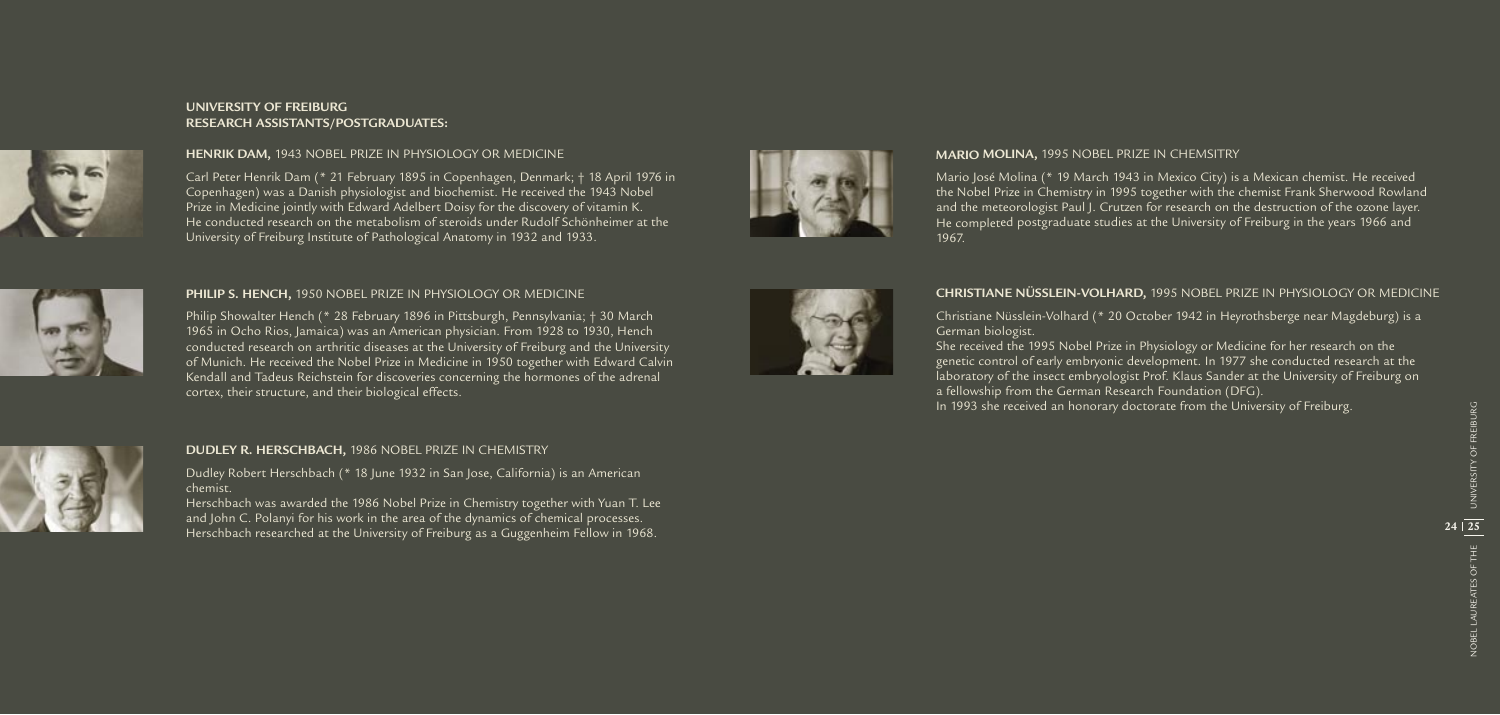### **GÜNTER BLOBEL,** 1999 NOBEL PRIZE IN PHYSIOLOGY OR MEDICINE

Günter Klaus-Joachim Blobel (\* 21 May 1936 in Waltersdorf, Sprottau District, Silesia, † 18 February 2018 in New York City, USA) is an American biochemist of German origin. He received the 1999 Nobel Prize in Physiology or Medicine for the discovery that proteins have intrinsic signals that govern their transport and localization in the cell. He left for West Germany as an 18-year-old in 1954 and studied medicine in Freiburg, Frankfurt, Munich, and Kiel.

### **JOACHIM FRANK,** 2017 NOBEL PRIZE IN CHEMISTRY

Joachim Frank (\* 12 September 1940 in Weidenau an der Sieg) is a German-American biophysicist. He received the 2017 Nobel Prize in Chemistry together with Jacques Dubochet and Richard Henderson for research on and methodological developments in single-particle analysis using electron microscopy. After completing his intermediate examination at the University of Freiburg (1963), he went on to graduate from LMU Munich with a diplom degree in physics (1967) and earn his doctorate at TU Munich (1970).

### **UNIVERSITY OF FREIBURG STUDENTS:**

### **JOHANNES HANS DANIEL JENSEN,** 1963 NOBEL PRIZE IN PHYSICS

Johannes Hans Daniel Jensen (\* 25 June 1907 in Hamburg; † 11 February 1973 in Heidelberg) was a German physicist. He and Maria Goeppert-Mayer received the 1963 Nobel Prize in Physics for their discoveries concerning nuclear shell structure. Jensen stu died physics, mathematics, physical chemistry, and philosophy starting in 1926 at the Universities of Hamburg and Freiburg.

### **OTTO FRITZ MEYERHOF,** 1922 NOBEL PRIZE IN PHYSIOLOGY OR MEDICINE

Otto Fritz Meyerhof (\* 12 April 1884 in Hanover; † 6 October 1951 in Philadelphia, Pennsylvania) was a German biochemist. He and Archibald Vivian Hill received the Nobel Prize in Physiology or Medicine in 1922 for their research on metabolism in the muscle. After completing his schooling in the year 1903, Meyerhof studied medicine and philosophy in Freiburg and Strasbourg until 1906.



### **BERT SAKMANN,** 1991 NOBEL PRIZE IN PHYSIOLOGY OR MEDICINE

Bert Sakmann (\*12 June 1942 in Stuttgart) is a German physician. He and Erwin Neher received the Nobel Prize in Physiology or Medicine in 1991 for their discoveries concerning the patch clamp technique. He studied medicine until 1967 at the Universities of Freiburg, Tübingen, Berlin, Paris, and Munich.

### **OTTO STERN,** 1943 NOBEL PRIZE IN PHYSICS

Otto Stern (\* 17 February 1888 in Sohrau, Upper Silesia; † 17 August 1969 in Berkeley) was a German physicist who immigrated to the USA in 1933. In 1943 he received the Nobel Prize in Physics in recognition of his contribution to the development of the mole cular ray method and his discovery of the magnetic moment of the proton. Upon completing school in Breslau in 1906, he studied mathematics and natural sciences in Freiburg, Munich, and Breslau.









### **OTTO HEINRICH WARBURG,** 1931 NOBEL PRIZE IN PHYSIOLOGY OR MEDICINE

Otto Heinrich Warburg (\* 8 October 1883 in Freiburg im Breisgau; † 1 August 1970 in Berlin) was a German biochemist, doctor, and physiologist. In 1931 he received the Nobel Prize in Physiology or Medicine for his discovery of the nature and mode of action of the respiratory enzyme. A Freiburg native, Warburg studied natural sciences with an emphasis on chemistry at the University of Freiburg upon com pleting secondary school in 1901, chemistry at the Friedrich Wilhelm University of Berlin starting in 1903, and medicine in Berlin, Munich, and Heidelberg starting in 1905.





Paul Ehrlich (\* 14 March 1854 in Strehlen, Breslau Administrative District, Province of Silesia; † 20 August 1915 in Bad Homburg vor der Höhe) was a German doctor and researcher. In 1908 he received the Nobel Prize in Physiology or Medicine together with Ilya Mechnikov for contributions to immunology. Ehrlich studied medicine in Breslau, Strasbourg, and Freiburg. During his time as a medical student in Freiburg, he discovered the mast cells, an important part of the immune system.